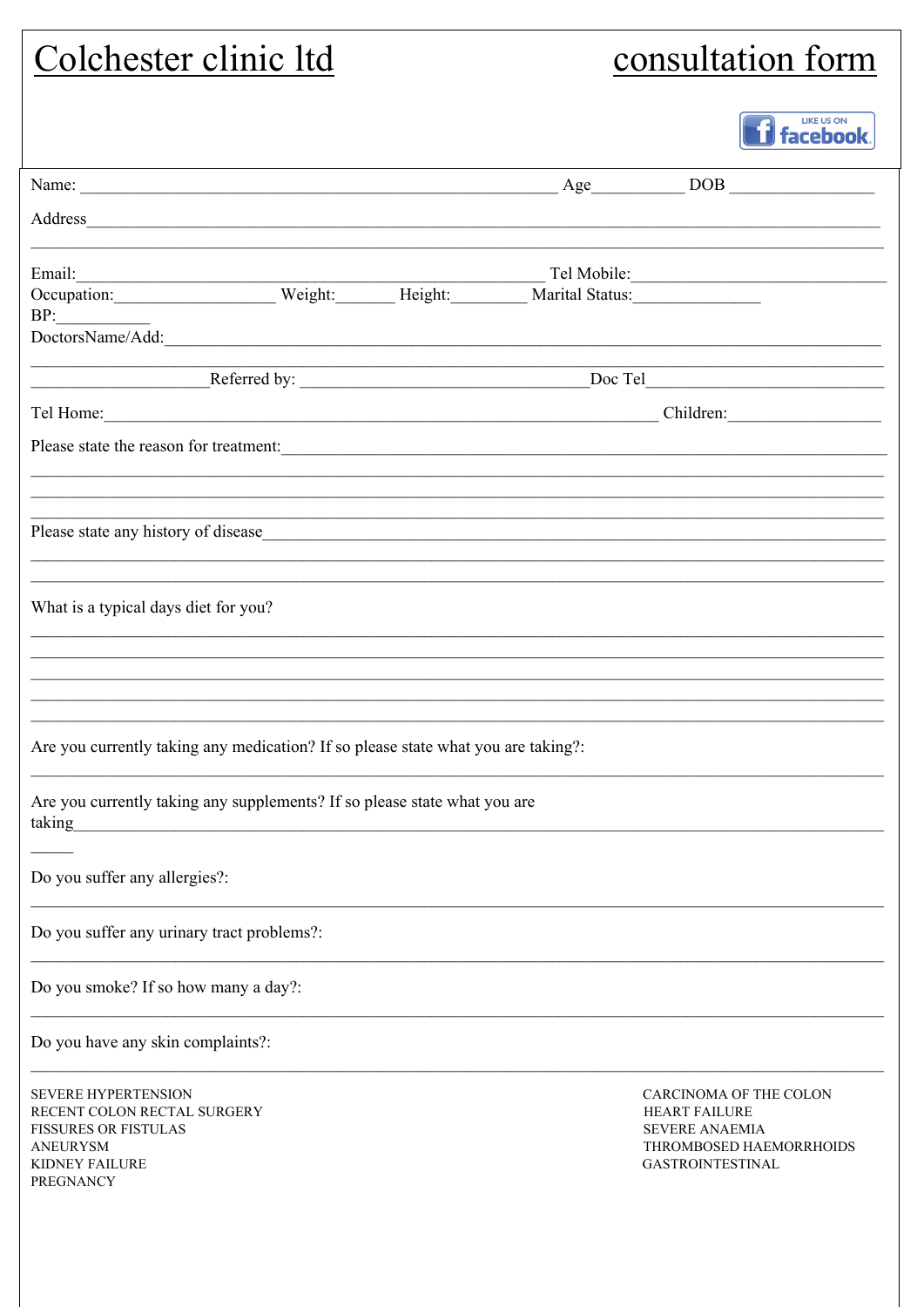# Colchester clinic ltd

## consultation form

| How much water do you drink in a                                                                                 |
|------------------------------------------------------------------------------------------------------------------|
| How would you rate your concentration out of<br>$10?$ :                                                          |
| Do you suffer with anxiety or depression?                                                                        |
| Do you suffer headaches and if so what triggers them and where is the pain in your head?: ______________________ |
| How often do you have bowel movements?:                                                                          |
| Are they comfortable?:                                                                                           |
|                                                                                                                  |
|                                                                                                                  |
|                                                                                                                  |
| Do you suffer with haemorrhoids?:                                                                                |
|                                                                                                                  |
|                                                                                                                  |
|                                                                                                                  |
| Do you have regular or irregular periods?:                                                                       |
| Do you suffer with vaginal thrush                                                                                |
| NOTES:                                                                                                           |
|                                                                                                                  |
|                                                                                                                  |
|                                                                                                                  |
|                                                                                                                  |
|                                                                                                                  |
|                                                                                                                  |
|                                                                                                                  |
|                                                                                                                  |
|                                                                                                                  |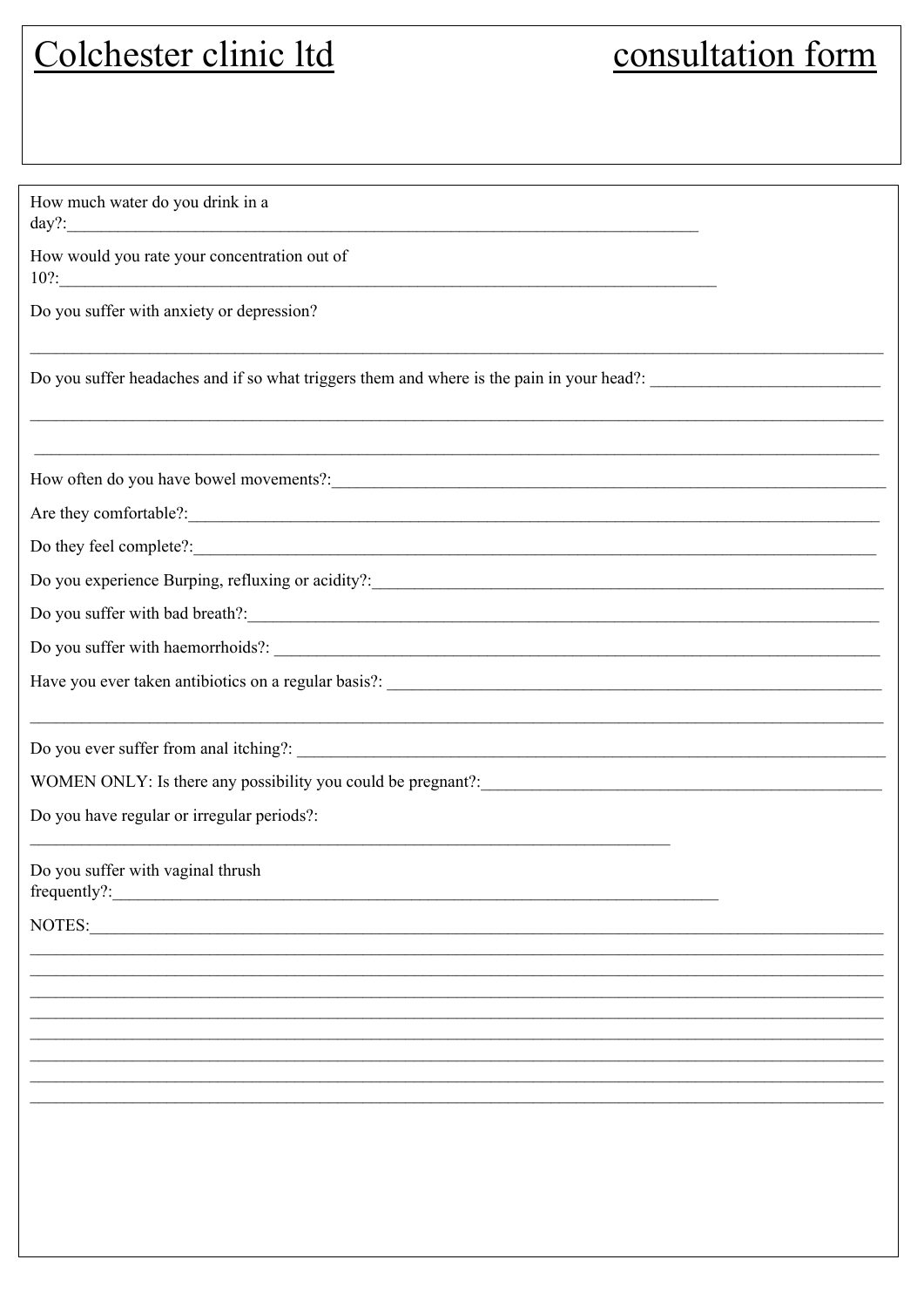| Colchester clinic ltd | consultation form |  |
|-----------------------|-------------------|--|
|                       |                   |  |
|                       |                   |  |
|                       |                   |  |
| Name:                 |                   |  |
| Treatments:           |                   |  |
|                       |                   |  |
|                       |                   |  |
|                       |                   |  |
|                       |                   |  |
|                       |                   |  |
|                       |                   |  |
|                       |                   |  |
|                       |                   |  |
|                       |                   |  |
|                       |                   |  |
|                       |                   |  |
|                       |                   |  |
|                       |                   |  |
|                       |                   |  |
|                       |                   |  |
|                       |                   |  |
|                       |                   |  |
|                       |                   |  |
|                       |                   |  |
|                       |                   |  |
|                       |                   |  |
|                       |                   |  |
|                       |                   |  |
|                       |                   |  |
|                       |                   |  |
|                       |                   |  |
|                       |                   |  |